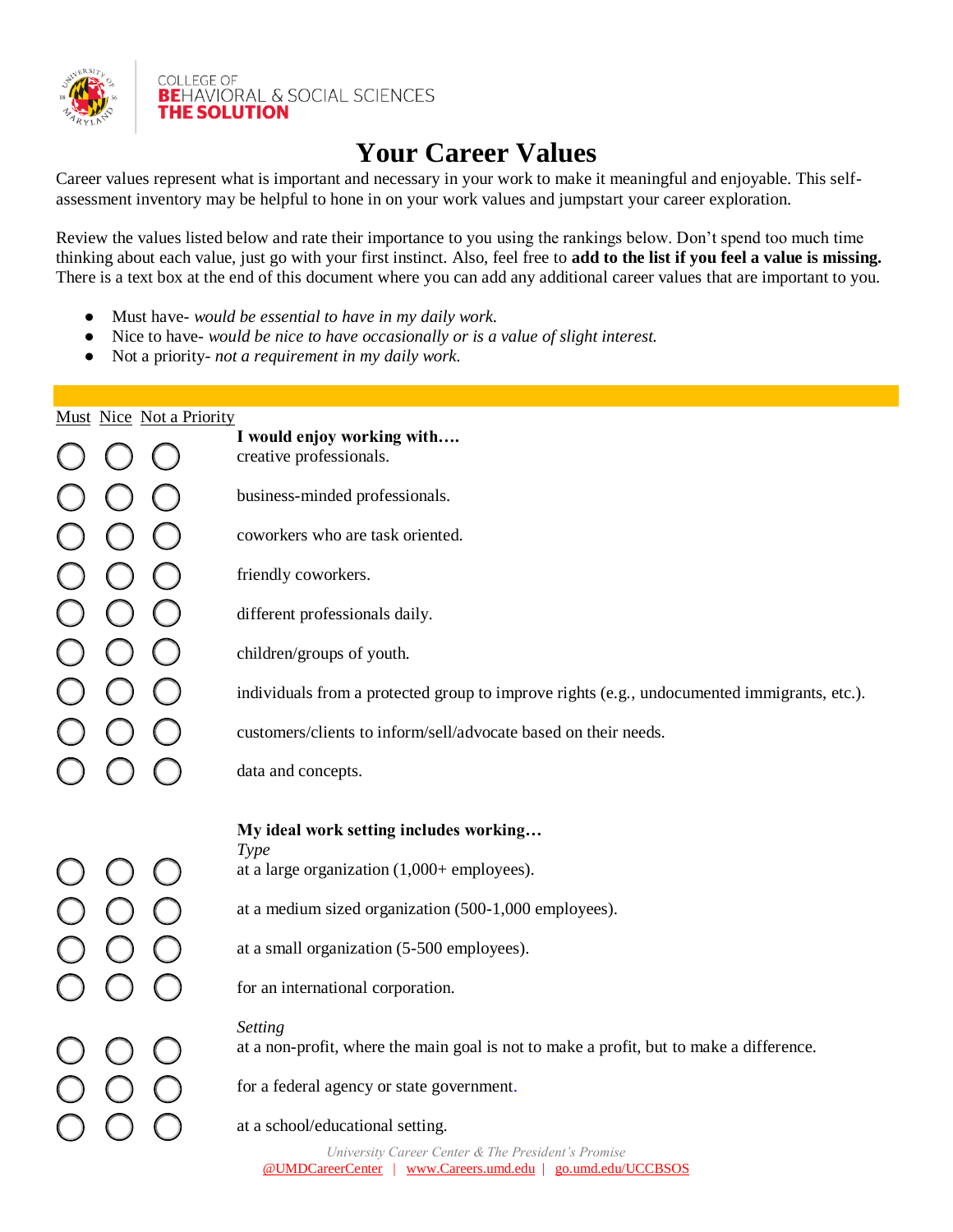

## **COLLEGE OF BE**HAVIORAL & SOCIAL SCIENCES **THE SOLUTION**

 from home (tele-work) more than 50% of the time. outdoors/in nature.  $(\ )$  $\left( \begin{array}{c} \end{array} \right)$  in a traditional office setting. at a start-up (i.e., a business that began less than three years ago).  $\left( \begin{array}{c} \end{array} \right)$  **My work duties would include…** using my ability, knowledge, or skill.  $\mathcal{L}$  $\bigcap$  $\bigcap$  addressing a particular need or problem.  $\left(\begin{array}{c} \end{array}\right)$  $\left( \begin{array}{c} \end{array} \right)$  working independently.  $\bigcap$  $\left( \begin{array}{c} 1 \end{array} \right)$  collaborating with a team.  $\bigcirc$  $\bigcirc$  $\bigcirc$  analyzing data to identify patterns.  $\bigcirc$  counseling/coaching/advising people one-on-one.  $\bigcup$  $\bigcup$  $\bigcap$  $\bigcap$  $\bigcap$  researching (e.g., economic baselines, literature, in a lab).  $\bigcirc$  $\bigcirc$  fixing or building things.  $\bigcirc$  $\bigcirc$  $\left( \begin{array}{c} \end{array} \right)$  advancing the field/area of interest.  $\bigcirc$  $\bigcirc$  $\bigcirc$  being creative or artistic.  $\bigcirc$  $\left( \begin{array}{c} 1 \end{array} \right)$  being active (e.g., police officer, dance teacher, coach).  $\bigcirc$  $\bigcirc$  $\bigcap$  identifying and solving problems.  $\bigcirc$  $\bigcirc$  working with technology/databases.  $\bigcirc$  $\bigcirc$  creating or improving materials.  $\bigcirc$  $\bigcirc$  big-picture thinking rather than focusing on details.  $\bigcirc$  presenting information to groups of people (e.g., clients, business meetings, trainings, teaching).  $\bigcup$  $\bigcirc$  $\bigcap$  healing/diagnosing (e.g., people, animals, etc.).  $\overline{C}$  supervising people. marketing products online and in person.